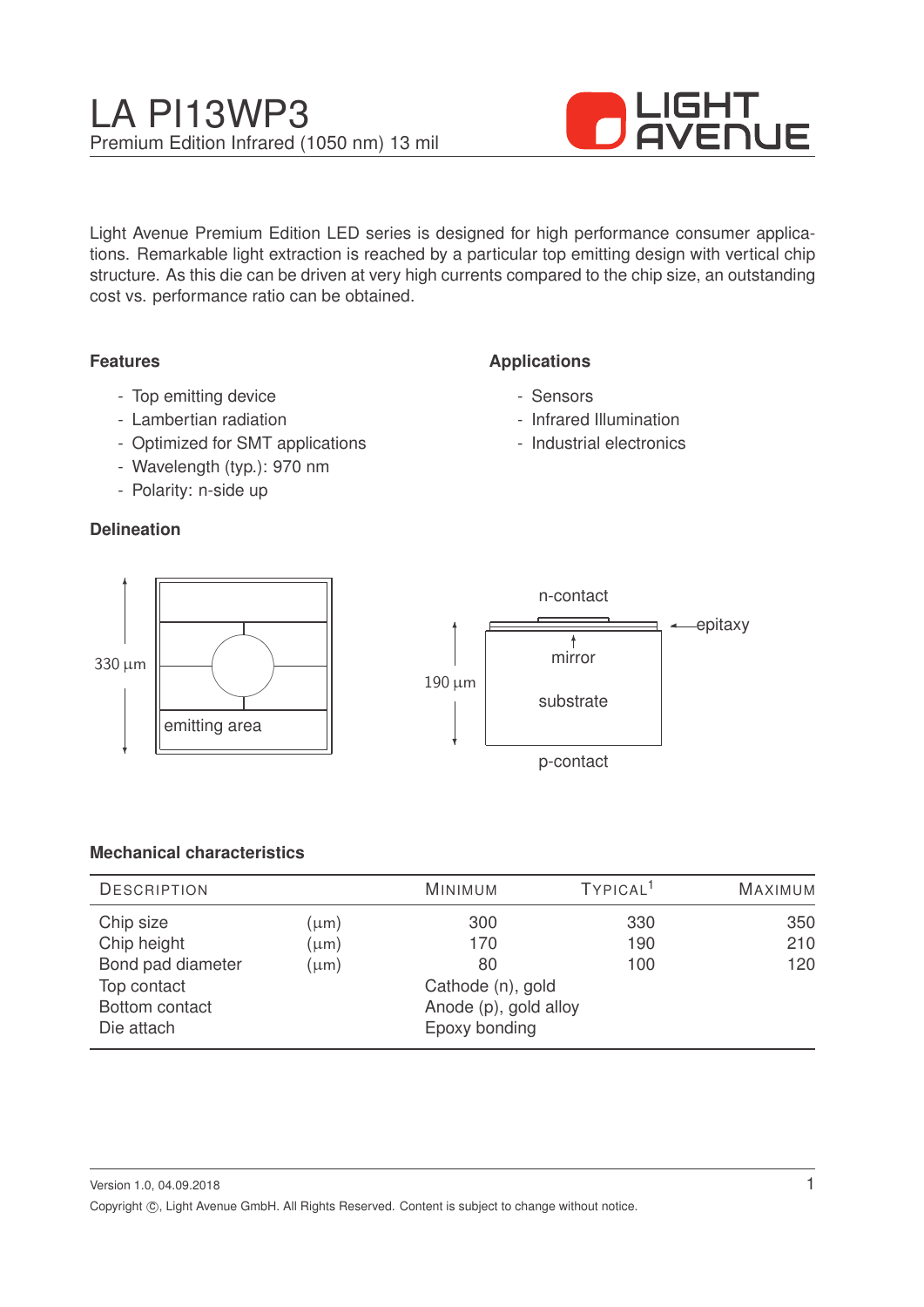

## Electro-optical characteristics ( $T_A = 25^{\circ} \text{C}$ )<sup>2</sup>

| <b>PARAMETER</b>                                                       | <b>SYMBOL</b>                                  | CONDITION                                                                           | MIN.             | TYP <sup>1</sup>   | Max. | Unit     |
|------------------------------------------------------------------------|------------------------------------------------|-------------------------------------------------------------------------------------|------------------|--------------------|------|----------|
| Forward voltage<br>Reverse voltage<br>Peak wavelength<br>Radiant power | $V_F$<br>$V_R$<br>$\lambda_{peak}$<br>$\Phi_e$ | $I_F = 20 \text{ mA}$<br>$I_R = 10 \mu A$<br>$I_F = 20 \text{ mA}$<br>$I_F = 20$ mA | 5<br>1000<br>1.6 | 1.2<br>1050<br>4.0 | 1100 | nm<br>mW |
|                                                                        |                                                |                                                                                     |                  |                    |      |          |

## $\mathsf{Maximum}$  ratings  $(T_A = 25^{\circ} \mathsf{C})^3$

| PARAMETER                   | <b>SYMBOL</b>  | <b>VALUE</b> | Unit          |
|-----------------------------|----------------|--------------|---------------|
| Operating temperature range | $T_{op}$       | $-4085$      | $^{\circ}$ C. |
| Forward current             | $1_F$          | 70           | mA            |
| Pulse current               | 1 <sub>P</sub> |              | mA            |
| LED junction temperature    | $T_i$          | 125          | $^{\circ}$ C  |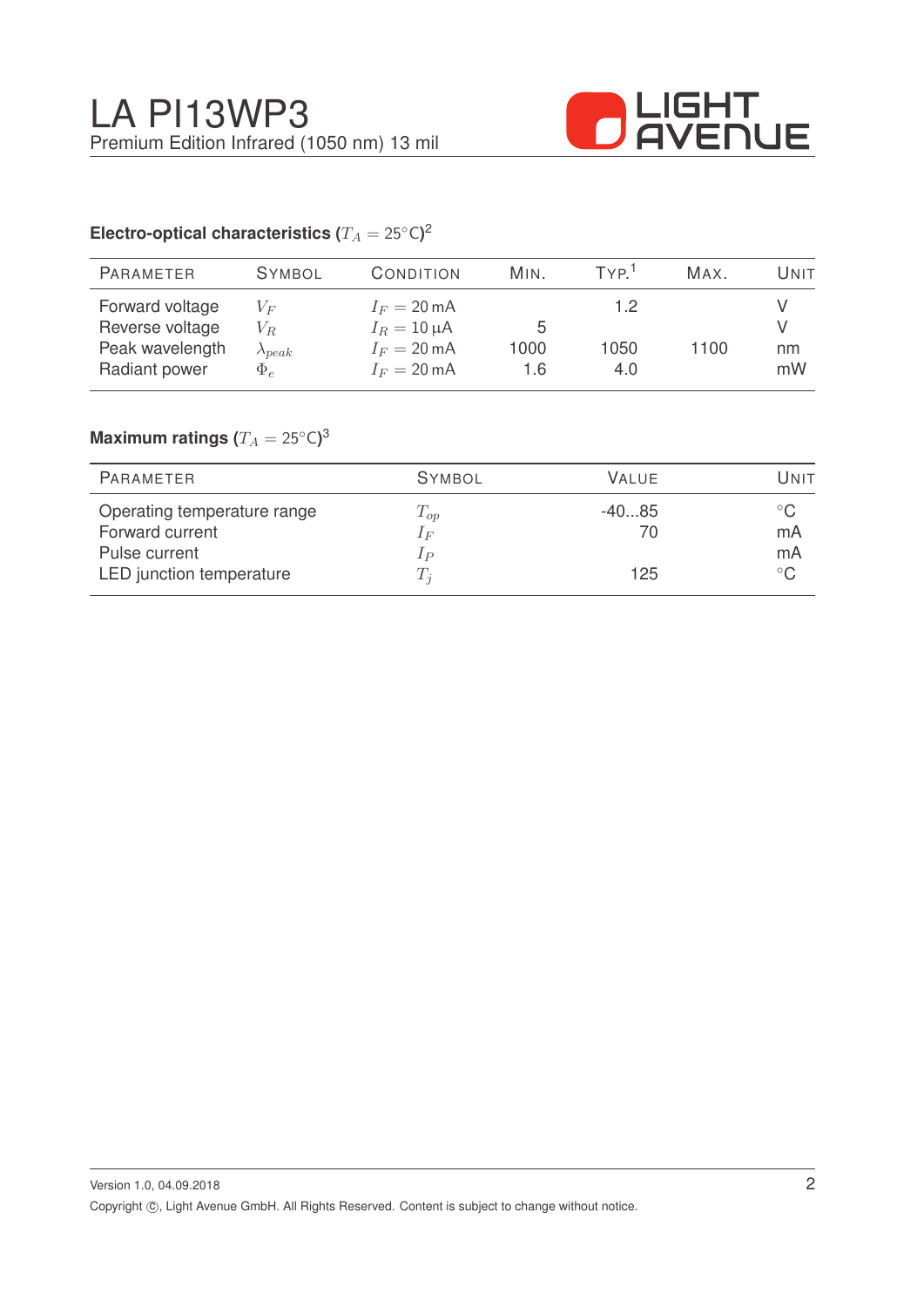

#### **Handling and Storage Conditions**

Storage time for wafers in sealed condition is not limited by the die itself, but may be limited by the adhesion of the blue foil (storage ambient conditions:  $T_a = 15...30^{\circ}$ C; relative humidity: < 60%, vertical storage). Customer has to make sure that there is no glue from the adhesive foil on the backside either by a die shear test or by visual inspection of the backside before production. The hermetically sealed shipment lot shall be opened under temperature and moisture controlled cleanroom environment only. Customers have to follow the according rules for desposition as the material can be hazardous for humans and the environment. Chips are placed on a blue foil, which may contain the following substance in a concentration of circ.18% wt: Bis (2 ethyl(hexyl)phthalate) (DEHP) [CAS #: 117-81-7; EC # 204-211-0]. Dice have to be handled ESD sensitive.

#### **Packing**

Chips are placed on a blue foil inside a 6 inch ring or alternatively on a blue foil (mylar). For shipment the wafers of a shipment lot are arranged to stacks. Please use the recycling operators familiar to you. If required you can ask for our help. Please get in touch with your nearest sales office. By agreement we will take packing material back, if sorted. Transport costs of any kind must be paid by customers. For packing material that is returned to us unsorted or which we are not obliged to accept, any costs incurred will be invoiced to you.

#### **Design Objectives**

The chip design was developed and released based on the producer's standard assembly procedures and packaging. Bond strength properties are in accordance to MIL-STD-750D, method 2037. Whether the chip fits to the customer's products with its according die and wire bond procedures and packaging must be evaluated by the customer himself. If workability problems arise after this release a mutually conducted problem solving procedure has to be set up, if the chips are suspected of contributing to the problems.The chips are produced with best effort, but on chip level a subset of the chip characteristics can be determined only. Performance of the chip in the customer's products can only be determined by the customer himself.

#### **Returns and Complaints**

For complaints and returns of material a RMA-number is necessary. Samples for analysis purposes can be send to us without credit.

#### **Shipping Conditions**

If not otherwise arranged, the "General Terms of Business of Light Avenue GmbH" apply for any shipment. If this document is not familiar to you, please request it at our nearest sales office.

Version 1.0, 04.09.2018 Copyright ©, Light Avenue GmbH. All Rights Reserved. Content is subject to change without notice.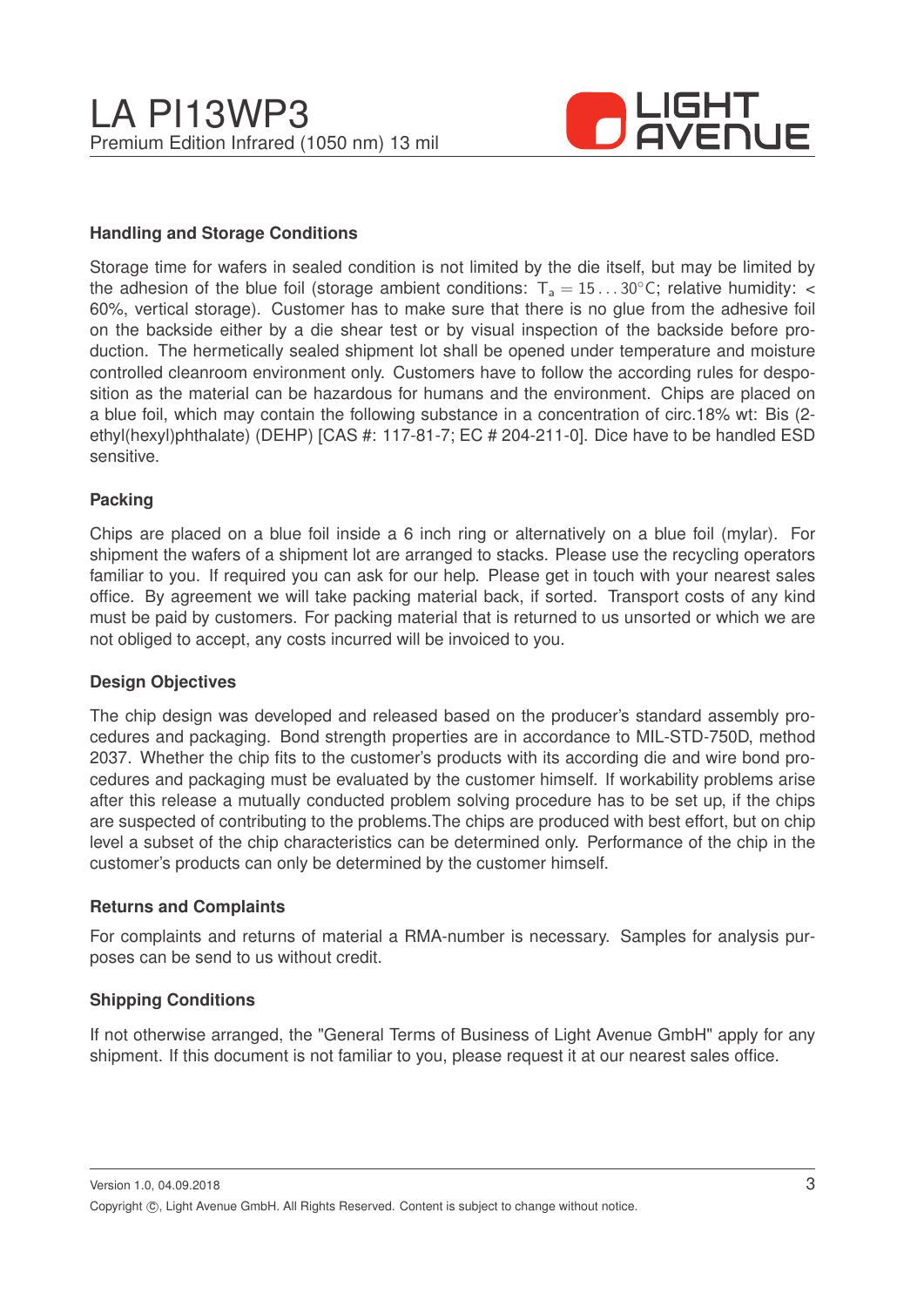

#### **Disclaimer Attention please!**

- **Components used in life-support devices or systems must be expressly authorized for such purpose!**

Critical components<sup>4</sup> may only be used in life-support devices<sup>5</sup> or systems with the express written approval by us.

- All products, product specifications and data to improve reliability, function, design or otherwise are subject to change without notice .
- Light Avenue GmbH, its affiliates, agents, and employees, and all persons acting on its or their behalf, disclaim any and all liability for any errors, inaccuracies or incompleteness contained in any datasheet or in any other disclosure relating to any product. Light Avenue makes no warranty, representation or guarantee regarding the suitability of the products for any particular purpose or the continuing production of any product. To the maximum extent permitted by applicable law, Light Avenue disclaims (i) any and all liability arising out of the application or use of any product, (ii) any and all liability, including without limitation special, consequential or incidental damages, and (iii) any and all implied warranties, including warranties of fitness for particular purpose, non-infringement and merchantability. Statements regarding the suitability of products for certain types of applications are based on Light Avenue's knowledge of typical requirements that are often placed on Light Avenue's products in generic applications. Such statements are not binding statements about the suitability of products for a particular application. It is the customer's responsibility to validate that a particular product with the properties described in the product specification is suitable for use in a particular application. Parameters provided in datasheets and/or specifications may vary in different applications and performance may vary over time. All operating parameters, including typical parameters, must be validated for each customer application by the customer's technical experts. Product specifications do not expand or otherwise modify Light Avenue's terms and conditions of business, including but not limited to the warranty expressed therein. Except as expressly indicated in writing, Light Avenue's products are not designed for use in medical, life-saving, or life-sustaining applications or for any other application in which the failure of the Light Avenue product could result in personal injury or death. Customers using or selling Light Avenue products not expressly indicated for use in such applications do so at their own risk. Please contact authorized Light Avenue personnel to obtain written terms and conditions regarding products designed for such applications. No license, express or implied, by estoppel or otherwise, to any intellectual property rights is granted by this document or by any conduct of Light Avenue. Product names and markings noted herein may be trademarks of their respective owners.
- The information describes the type of component and shall not be considered as assured characteristics. Due to technical requirements components may contain dangerous substances. For information on the types in question please contact our Sales Organization.
- Lead free product RoHS compliant.
- The quality level of the final visual inspection shall comply to an AQL of 1.0 (according to MIL-STD-105E, level II), if the customer performes an incoming visual inspection of a shipment.